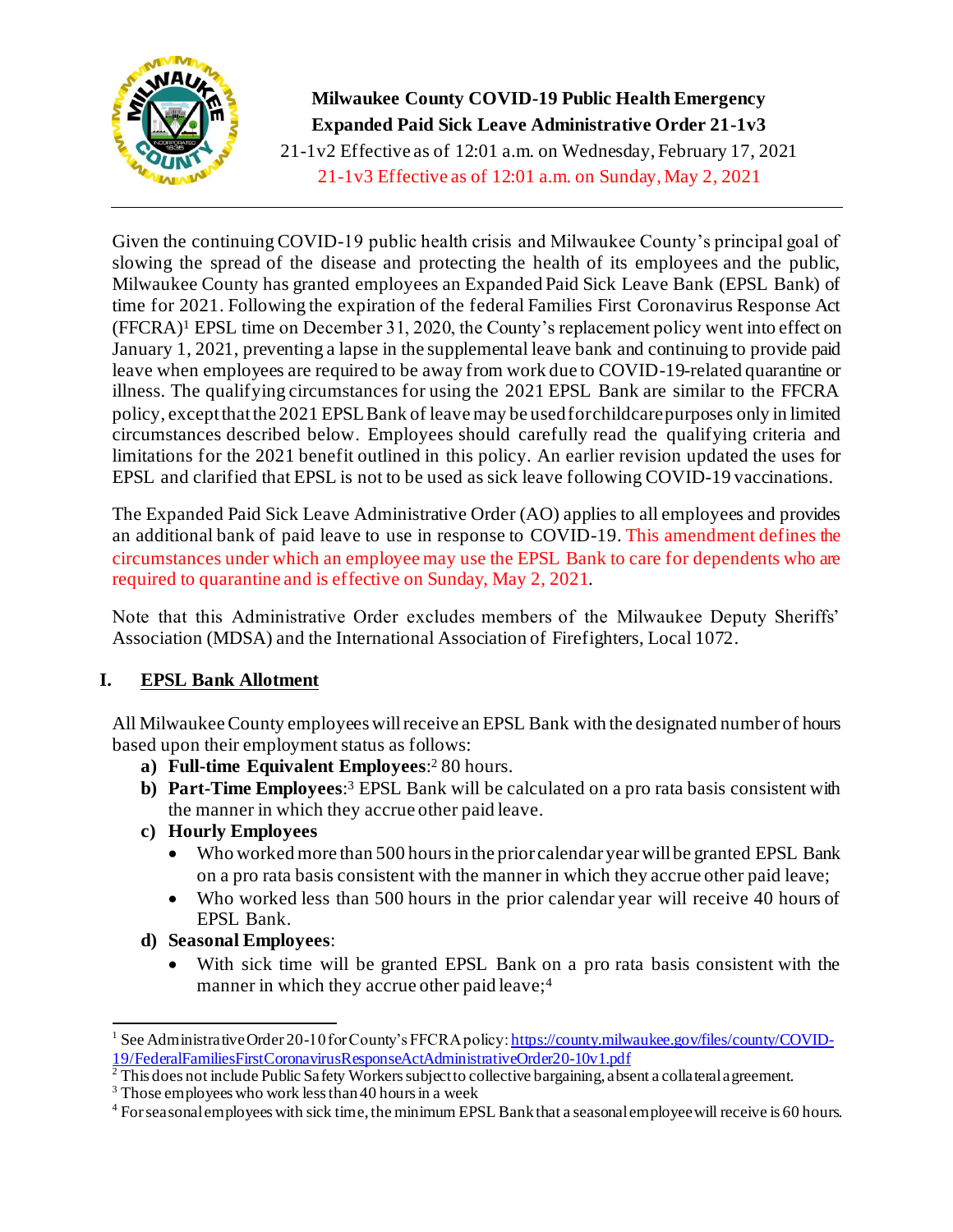- Without sick time will be granted 40 hours of EPSL Bank.
- **e) New Employees**: Newly-hired employees shall immediately receive and have access to an EPSL Bank of time based on their employment status (see I.a – I.d above). New employees shall also be permitted immediate access to sick time ordinarily unavailable to employees because of the six-month waiting period under Milwaukee County Ordinance Section 17.18(2).

#### **II. Criteria for Accessing EPSL Bank**

If an employee is unable to report to work **and is unable to telework, 5** the EPSL Bank is available to use during any of the following circumstances (subject to the conditions and limitations stated in Sections III and IV):

**a) Exposure to COVID-19:** Employee is required to engage in a full or adapted quarantine due to Exposure to COVID-19. This may include quarantine requirements resulting from travel.<sup>6</sup> (See Sections IV and V of AO 20-7 for County Quarantine policies.)<sup>7</sup>

**Payroll Code:** EPSL Leave Quarantine

**b) COVID-19 Symptoms:** Employee has Symptoms Compatible with COVID-19. (See Section III of AO 20-7 for County policies on Symptoms.)

**Payroll Code:** EPSL Leave Symptom

**c) Confirmed Case of COVID-19:** Employee is isolating because of a positive test for COVID-19 or, in the absence of testing, has been confirmed by a medical professional as being a suspected case of COVID-19 based on symptoms. (See Section II of AO 20-7 for County policies on Confirmed Cases of COVID-19).

**Payroll Code:** EPSL Leave CV19

**d) Dependent<sup>8</sup> Required to Quarantine due to Exposure at School or Daycare<sup>9</sup> :**  Employee is required to stay home to care for a dependent who requires supervision and who must Quarantine due to an Exposure at school or daycare. In such cases the employee must provide documentation as soon as possible from the school, daycare, or managing organization about the Quarantine requirements for the dependent to return to the institution. Employees will be able to use the EPSL Bank to cover the quarantine period

 $<sup>5</sup>$  If an employee is able to telework, then the employee does not need to access leave to cover time.</sup>

<sup>6</sup> See Travel Administrative Order 20-2a[t https://county.milwaukee.gov/EN/COVID-19](https://county.milwaukee.gov/EN/COVID-19).

<sup>7</sup> See Responding to Confirmed Cases, Symptoms, and Exposure to COVID-19 Administrative Order 20-7 at <https://county.milwaukee.gov/EN/COVID-19>.

<sup>&</sup>lt;sup>8</sup> For the purpose of this order, a dependent is your own child aged 14 years or younger, which includes your biological, adopted, or foster child, your stepchild, a legal ward, or a child for whom you are standing in loco parentis—someone with day-to-day responsibilities to care for or financially support a child. This specifically includes a son or daughter of any age who (1) has a mental or physical disability and (2) is incapable of self-care because of that disability.

<sup>&</sup>lt;sup>9</sup> Note that "School and Daycare" should be generously interpreted and could therefore include summer camps, extracurricularschool activities, or similar activities organized by educational, childcare, or community organizations that care for youth without the supervision of a parent or guardian.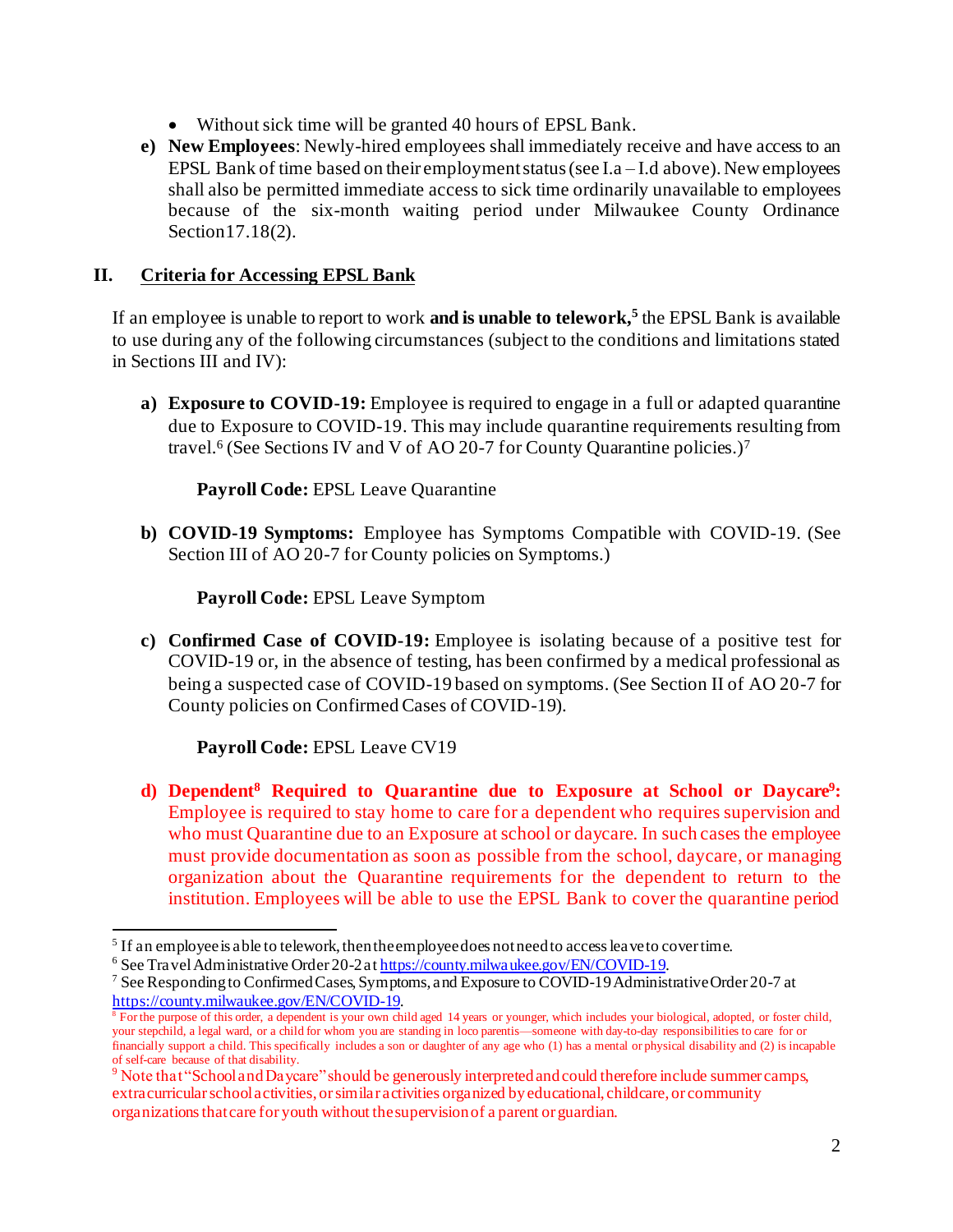required by the institution. Employees will **not** be able to use the EPSL Bank to cover quarantine requirements for dependents for Exposures that occurred outside of the school or daycare setting. Employees should work with their managers to identify telework, alternative work schedule, or flexible work schedule options to accommodate the employee's childcare needs as much as possible before allowing use of the EPSL Bank.

### **Payroll Code:** EPSL Leave Child Quar

To use the EPSL Bank, an employee must call in consistent with departmental procedures and must identify the reason for their inability to work as one of the COVID-19 related purposes listed above. All time must be recorded in the payroll system according to instructions provided by the Payroll staff of the Comptroller's Office.

## **III. Use of Leave Types**

If an employee is subject to any of the criteria listed in Section II (above) and is unable to telework, then the employee must access leave in the following order:

- a) **EPSL Bank**
- b) **Other Paid Time Off Banks:** Accrued sick/sick excused, personal, vacation, holiday, or any other accrued paid time off balance the employee may have available. The order in which these banks are used can be determined by the employee.

### **IV. Limitations on Use of EPSL Bank**

The EPSL Bank is subject to the following additional limitations and can only be used as designated below:

- The EPSL Bank will only be available during the COVID-19 public health emergency and will be eliminated upon termination of this public health emergency, at the sole discretion of the Milwaukee County Executive, or designee.
- Use of the EPSL Bank does not count as time worked in calculating overtime.
- Any unused time from the 2020 FFCRA EPSL Bank does not carry forward into 2021. The 2020 FFCRA EPSL Bank ended on December 31, 2020 and wasreplaced by this new 2021 EPSL Bank.
- Any EPSL Bank balances will not be payable upon employee's termination or retirement from the County.
- The EPSL Bank is specific to the COVID-19 public health emergency and cannot be carried over or used in a different public health emergency.
- Employees must follow the call-in policies of their department/division in order to use EPSL Banks.
- The 2021 EPSL Bank may not be used for childcare purposes, other than as described in Section II (d).
- The 2021 EPSL Bank may not be used for absences resulting from side effects caused by the COVID-19 vaccine. If an employee needs to take time off to cover such an absence, they should use their standard sick leave, as would be the case with side